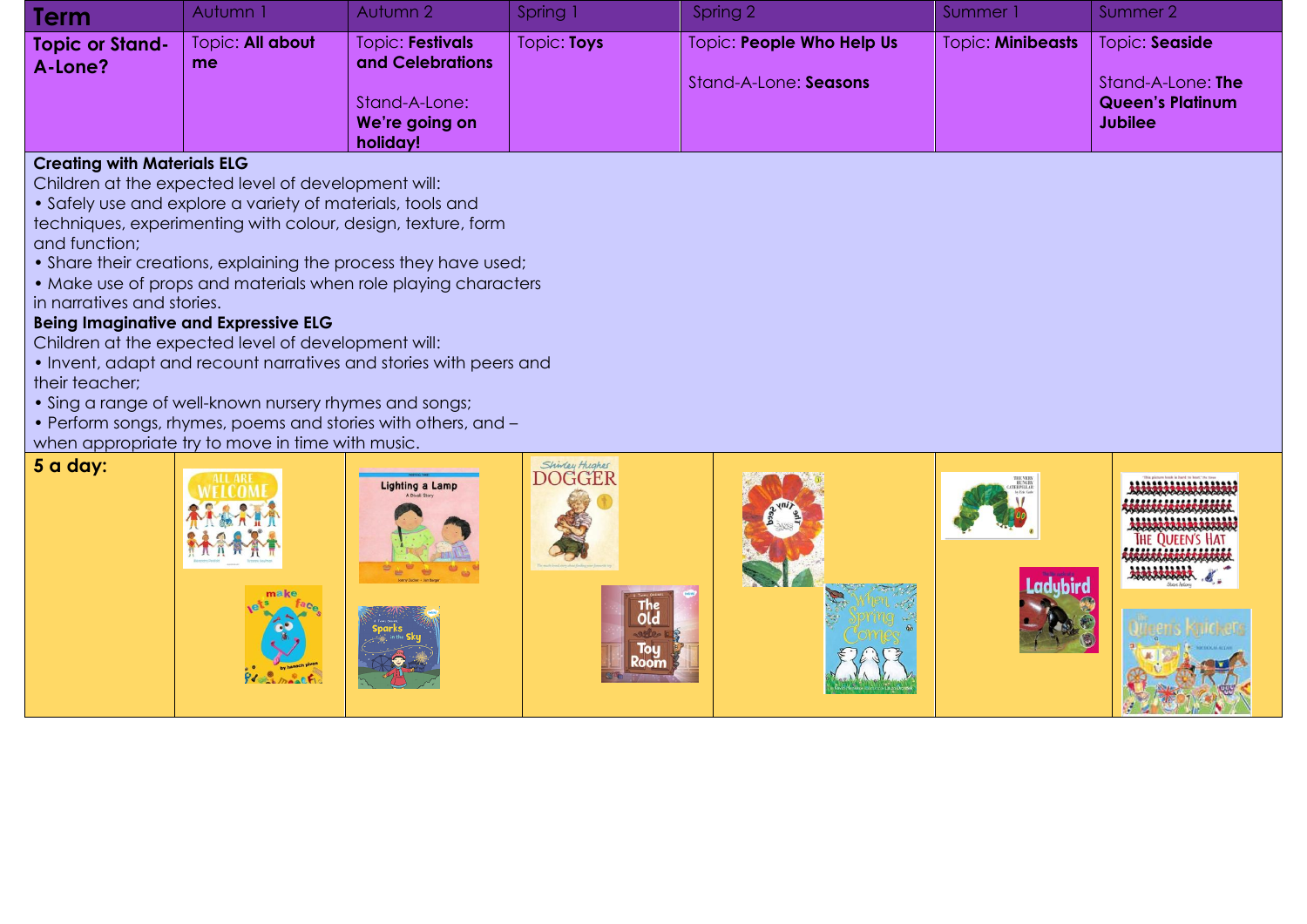| <b>Role Play</b><br>(Flexible<br>towards<br>children's<br>interests)                         | <b>Home Corner</b><br><b>Babies / Family</b><br><b>Daily Life</b><br><b>School Routines</b>                                                                   | <b>Home Corner</b><br><b>Birthday Party</b><br><b>Christmas Post</b><br><b>Office</b><br><b>Winter Clothes</b><br>Preparing for<br>Christmas                                   | <b>Home Corner</b><br><b>Toy Shop</b>                                                                                                                                                                                | <b>Home Corner</b><br><b>Vets</b><br><b>Doctors</b><br><b>Fire/Police Station</b>                                       | <b>Home Corner</b><br>Zoo                                                                                                                                                        | <b>Home Corner</b><br><b>Picnics</b><br>Preparing for a<br>Holiday<br>Ice Cream Parlour<br>House Sale!                                                                                     |
|----------------------------------------------------------------------------------------------|---------------------------------------------------------------------------------------------------------------------------------------------------------------|--------------------------------------------------------------------------------------------------------------------------------------------------------------------------------|----------------------------------------------------------------------------------------------------------------------------------------------------------------------------------------------------------------------|-------------------------------------------------------------------------------------------------------------------------|----------------------------------------------------------------------------------------------------------------------------------------------------------------------------------|--------------------------------------------------------------------------------------------------------------------------------------------------------------------------------------------|
| <b>Deconstructed</b><br><b>Role Play</b><br>(Flexible<br>towards<br>children's<br>interests) | <b>Cutting??</b>                                                                                                                                              | Outfits:<br>T-shirts<br>material<br>ribbons<br>fabric markers<br>cellotape<br>masking tape<br>card<br>pegs                                                                     | Joining:<br>large paper<br>tubes<br>card<br>different glue/tapes<br>split pins                                                                                                                                       | cardboard boxes<br>wheels<br>structure                                                                                  |                                                                                                                                                                                  |                                                                                                                                                                                            |
| <b>Knowledge</b><br><b>Content</b>                                                           | $\bullet$ To<br>understand<br>how to<br>draw a self-<br>portrait from<br>observation.<br>• To identify<br>the primary<br>colours: red,<br>yellow and<br>blue. | $\bullet$ To<br>understand<br>the function<br>of a Diva<br>Lamp<br>• To know<br>what colour<br>2 primary<br>colours<br>make.<br>To explore<br>and build<br>patterns<br>using a | • To understand<br>how to draw<br>an old toy<br>from<br>observation.<br>To understand<br>$\bullet$<br>the function of<br>a toy.<br>• To talk about<br>their own<br>work,<br>recognise and<br>describe<br>features of | To use a variety of<br>media to create a<br>collage<br>• To develop fine<br>motor skills when<br>handling<br>materials. | • To explore<br>sculpture<br>with<br>malleable<br>media such<br>as play-<br>dough.<br>To begin to<br>learn about<br>safety and<br>the basic<br>care of<br>materials<br>and tools | • To explore<br>joining<br>techniques?<br>$\bullet$ To talk<br>about their<br>own work,<br>recognise<br>and<br>describe<br>features of<br>their own<br>work and<br>explain the<br>process. |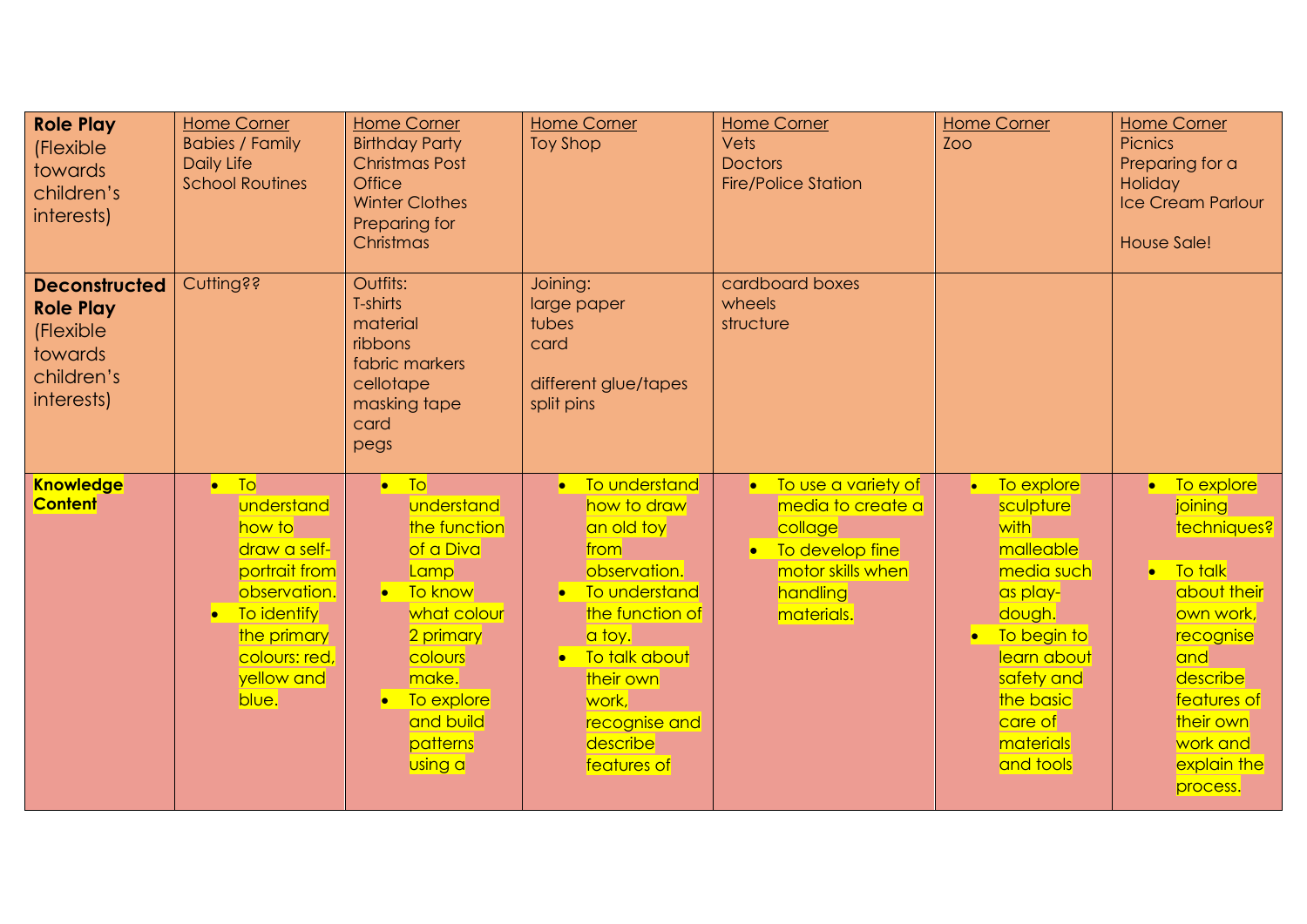|                               |                                                                                                                                                     | range of<br>printing tools                                                                                   | their own<br>work.<br>• To experiment<br>with, construct<br>and join a<br>range of<br>materials.                                                         |                                                                                                                                                                       | To<br>$\bullet$<br>understand<br>what adding<br>black and<br>white paint<br>to a colour<br>does.                                            |                                                        |
|-------------------------------|-----------------------------------------------------------------------------------------------------------------------------------------------------|--------------------------------------------------------------------------------------------------------------|----------------------------------------------------------------------------------------------------------------------------------------------------------|-----------------------------------------------------------------------------------------------------------------------------------------------------------------------|---------------------------------------------------------------------------------------------------------------------------------------------|--------------------------------------------------------|
| <b>Vocabulary</b>             | self portrait<br>mirror<br>shape<br>line<br>features of the<br>face<br>expression<br>paint<br>water<br>brush<br>red<br><b>blue</b><br>yellow        | primary<br>mixing<br>paint<br>water<br>brush<br>change<br>colour names<br>shades<br>pot<br>palette           | still life<br>light<br>colour<br>shadow<br>position<br>size<br>2D and 3D<br>modelling<br>moulding<br>shaping<br>tools<br>paint<br>draw<br>colour<br>make | <b>PVA</b><br>spatula<br>glue<br>collage<br>spring vocab.                                                                                                             | primary<br>mixing<br>paint<br>water<br>brush<br>bright<br>dark<br>light<br>change<br>modelling<br>moulding<br>shaping<br>tools              | tie<br>knot                                            |
| <b>Skills Content</b><br>ART: | <b>Drawing</b><br>Pre writing<br>$\bullet$<br>shapes /<br>making<br>marks / lines<br>and circles<br>Drawing a<br>$\bullet$<br>face with<br>features | Printing<br>Use a variety<br>of materials<br>to print with.<br>Print to<br>$\bullet$<br>create a<br>pattern. | <b>Drawing</b><br>Beginning to<br>draw from<br>observation.<br>Beginning to<br>draw focusing<br><b>on</b><br>appropriate<br>size.                        | <b>Collage</b><br>Use pre-cut paper<br>and glue stick to<br>create a collage<br>Use pre-cut paper<br>$\bullet$<br>and PVA glue with<br>$\alpha$<br>paintbrush/spatula | <b>Painting</b><br><b>Mix Primary</b><br>colours<br>Extension $=$<br>$\bullet$<br>to mix<br>colours with<br>black and<br>white to<br>create | <b>Drawing</b><br>Drawing<br>$\bullet$<br>with detail. |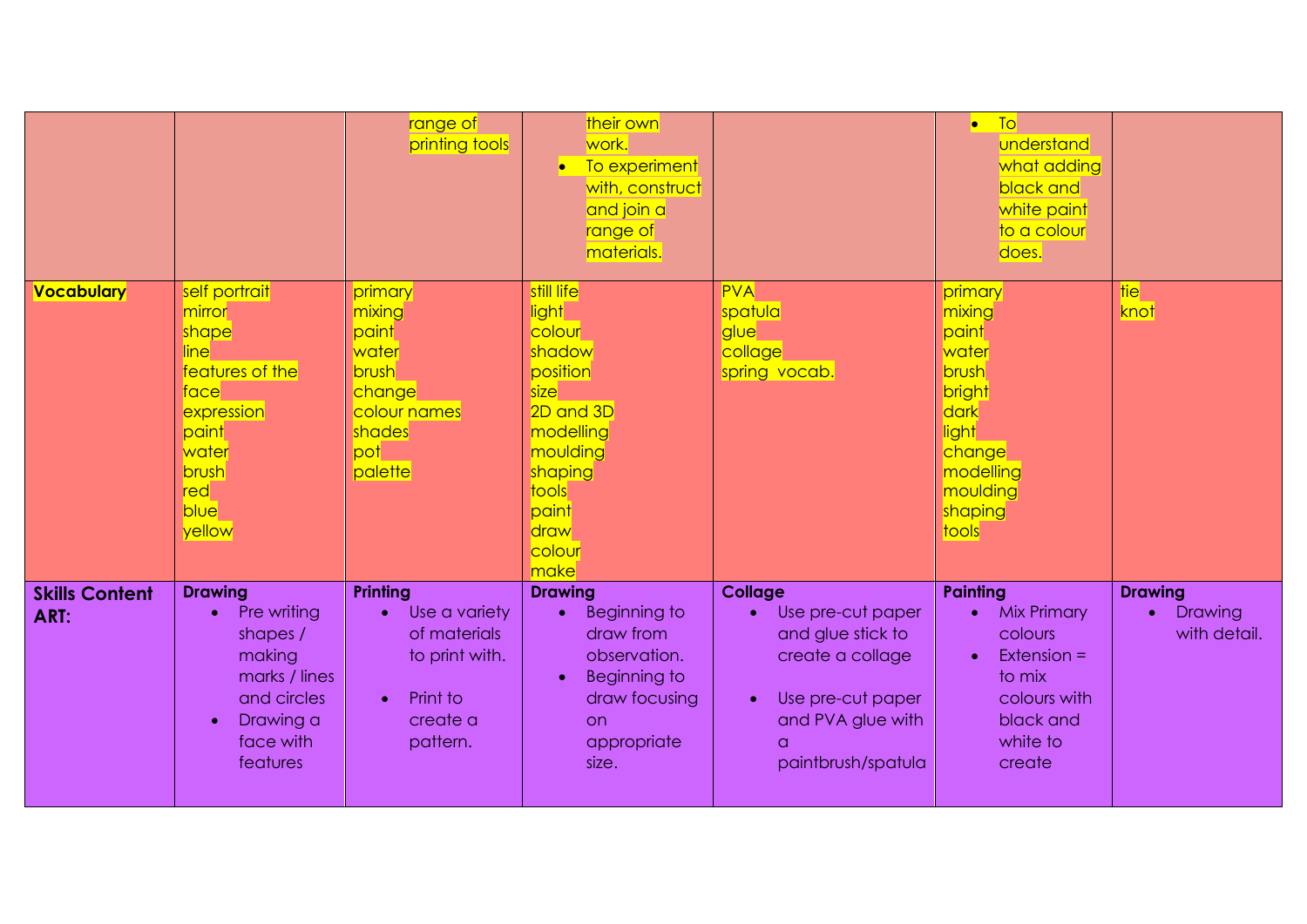|                              | Drawing a<br>$\bullet$<br>face with<br>features<br>from<br>observation<br>(mirrors or<br>peers)<br>Painting<br>To begin to<br>$\bullet$<br>use and<br>explore<br>painting<br>tools and<br>equipment. | Print to<br>$\bullet$<br>create a<br>repeating<br>pattern.<br>Painting<br>Begin to mix<br>$\bullet$<br>Primary<br>colours using<br>a variety of<br>different<br>sized<br>brushes.<br><b>Sculpture</b><br>Manipulating<br>malleable<br>materials to<br>form a 3D<br>Diva lamp.<br>Use the<br>$\bullet$<br>technique of<br>pinching to<br>form the<br>Diva Lamp. | <b>Colouring</b><br>Begin to use<br>$\bullet$<br>colouring<br>pencils<br>showing<br>control.<br>Practise the<br>skill of<br>colouring in<br>with printed<br>outlines of toys<br>before<br>colouring in<br>their drawing. | Uncut materials<br>$\bullet$<br>with PVA glue and<br>a spatula.<br><b>Using natural</b><br>$\bullet$<br>materials.<br>Using own<br>$\bullet$<br>knowledge and<br>learnt skills to<br>decide their own<br>materials and<br>process. | different<br>tones.<br><b>Sculpture</b><br>Manipulating<br>$\bullet$<br>malleable<br>materials to<br>form a 3D<br>minibeast.<br><b>Begin to add</b><br>$\bullet$<br>texture to<br>the sculpture<br>using a<br>range of<br>tools. |                                                                           |
|------------------------------|------------------------------------------------------------------------------------------------------------------------------------------------------------------------------------------------------|----------------------------------------------------------------------------------------------------------------------------------------------------------------------------------------------------------------------------------------------------------------------------------------------------------------------------------------------------------------|--------------------------------------------------------------------------------------------------------------------------------------------------------------------------------------------------------------------------|------------------------------------------------------------------------------------------------------------------------------------------------------------------------------------------------------------------------------------|----------------------------------------------------------------------------------------------------------------------------------------------------------------------------------------------------------------------------------|---------------------------------------------------------------------------|
| <b>Skills Content</b><br>DT: | <b>Cutting</b><br>To make<br>$\bullet$<br>snips.<br>Cut:<br><b>Straight lines</b>                                                                                                                    |                                                                                                                                                                                                                                                                                                                                                                | Joining<br>To use a range<br>$\bullet$<br>of tools and<br>materials join<br>things                                                                                                                                       |                                                                                                                                                                                                                                    |                                                                                                                                                                                                                                  | <b>Joining</b><br>To begin to<br>$\bullet$<br>be able to<br>join by tying |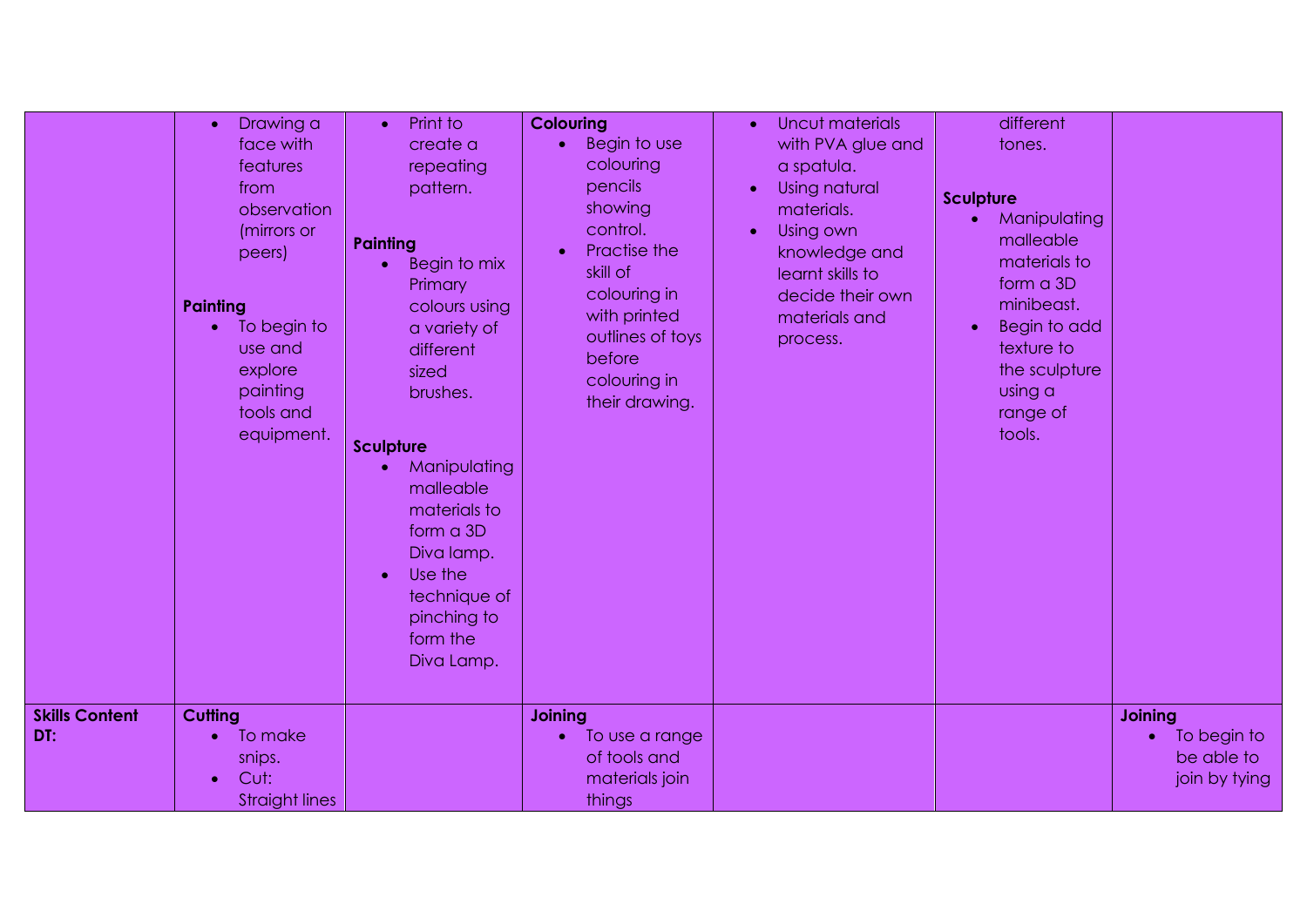|                                                 | <b>Cured lines</b><br>Zig zag<br>lines.                                                                                                                                                                                                                  |                                                                                                                                                                                                                                          | together.<br>(Repetition in<br>deconstructive<br>role play)<br><b>DT Project</b><br>To design a<br>toy.<br>To make a toy.<br>To share their<br>toy and<br>explain the<br>process they<br>have used.                |                                                                                                                                                                                                                                 |                                                                                                                                                                              | a material<br>together.<br><b>DT Project:</b><br>To design a<br>crown.<br>To make a<br>crown<br>To share<br>$\bullet$<br>their crown<br>and explain<br>the process<br>they have<br>used. |
|-------------------------------------------------|----------------------------------------------------------------------------------------------------------------------------------------------------------------------------------------------------------------------------------------------------------|------------------------------------------------------------------------------------------------------------------------------------------------------------------------------------------------------------------------------------------|--------------------------------------------------------------------------------------------------------------------------------------------------------------------------------------------------------------------|---------------------------------------------------------------------------------------------------------------------------------------------------------------------------------------------------------------------------------|------------------------------------------------------------------------------------------------------------------------------------------------------------------------------|------------------------------------------------------------------------------------------------------------------------------------------------------------------------------------------|
| <b>Resource to</b><br>facilitate the<br>skills: | chunky pencils<br>wax crayons<br>chunky colouring<br>pencils<br>mirrors<br><b>Austin's Butterfly</b><br><b>Video</b><br>Fat brushes<br>Lidded paint pots<br><b>Ready mixed</b><br>poster paint<br><b>Progressive Scissors</b><br>to match pencil<br>grip | hands<br>fingers<br>sponges<br>rollers<br>dish brushes<br>cotton buds<br>Natural resources:<br>vegetables<br>sticks<br>flowers<br>Primary poster<br>paints<br>Mixing trays<br>Self-service-Pumps<br>Variety of different<br>sized bushes | felt tips<br>standard pencils<br>coloured pencils<br>(chunky and<br>standard)<br>glue stick<br><b>PVA</b><br>masking tape<br>cellotape<br>velcro<br>split pins<br>3D junk modelling<br>resources<br>paper and card | pre-cut materials<br>card<br>paper<br>magazines<br>tissue paper<br>natural materials e.g.<br>feathers<br>sweet wrappers<br>foils<br>cellophane<br>Repeat above with uncut<br>materials<br>glue stick<br>PVA glue with a spatula | thinner brushes<br>powder paint<br>water colour pallets<br>mixing trays<br>water pots<br>Plasticine<br>Fimo<br>clay<br>rolling pins<br>variety clay tools<br>cocktail sticks | standard pencils<br>ribbon<br>string<br>threads                                                                                                                                          |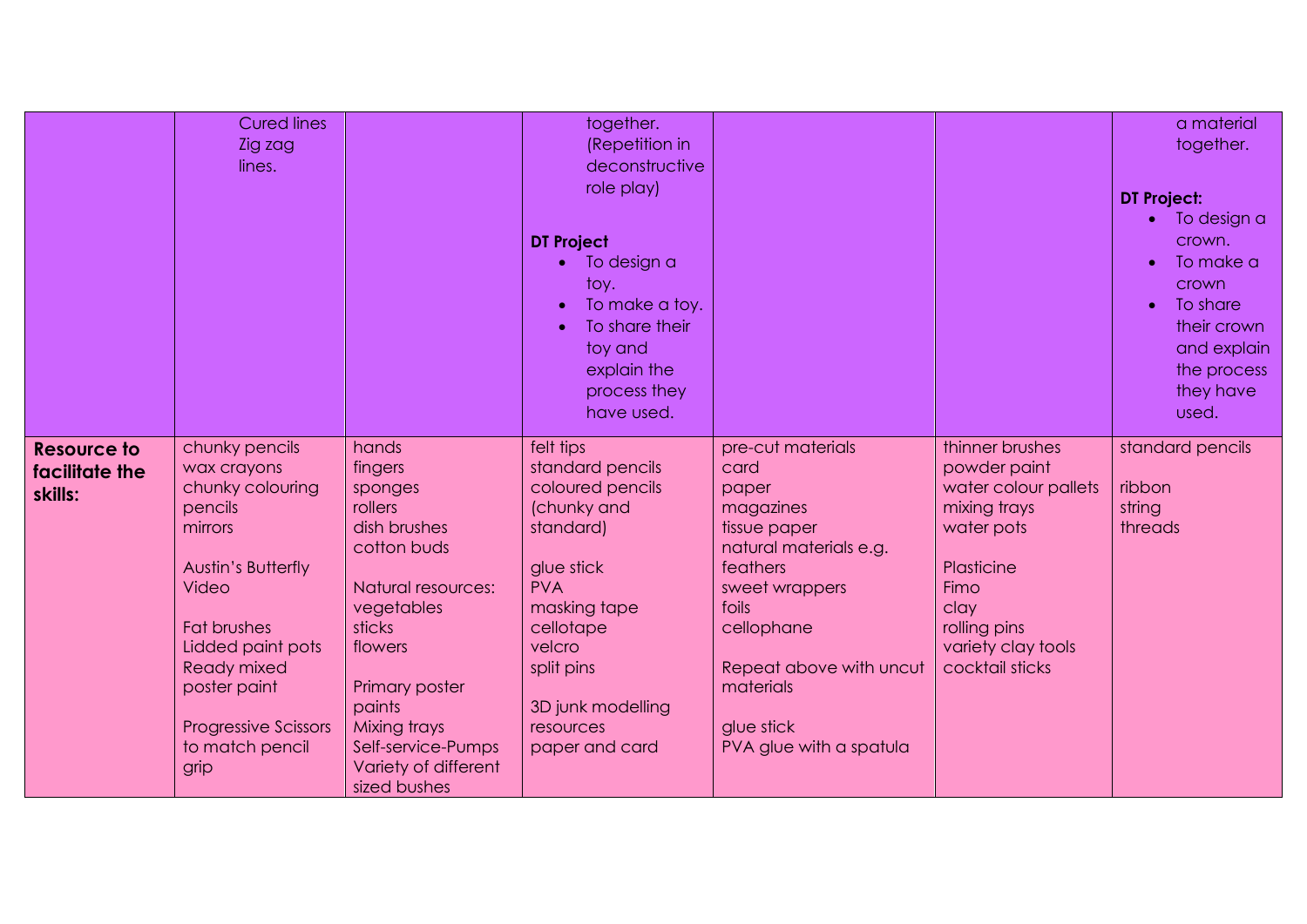|                                                                                                                                                   | <b>SEP</b>                                                                                                                                          | Salt dough<br>Rolling pins                                                                                                                                                  | Range of progressive<br>scissors                                                                                                                                              |                                                                                                                                                                                       |                                                                     |                                                                                                   |
|---------------------------------------------------------------------------------------------------------------------------------------------------|-----------------------------------------------------------------------------------------------------------------------------------------------------|-----------------------------------------------------------------------------------------------------------------------------------------------------------------------------|-------------------------------------------------------------------------------------------------------------------------------------------------------------------------------|---------------------------------------------------------------------------------------------------------------------------------------------------------------------------------------|---------------------------------------------------------------------|---------------------------------------------------------------------------------------------------|
| <b>Outcome</b><br><b>Aims</b>                                                                                                                     | Self-Portraits:<br><b>Baseline</b><br><b>Practise for Final</b><br>Draft which will be<br>framed and<br>displayed.<br>Paint their house /<br>family | <b>Firework pictures</b><br><b>Poppy pictures</b><br><b>Harvest Festival</b><br>pictures<br><b>Halloween pictures</b><br><b>Christmas Cards</b><br>Diva Lamp                | Observational<br>drawing of an old toy.<br>Final draft to be<br>displayed.<br>Create own toy.                                                                                 | <b>Mother's Day Card</b><br>(Paint)<br><b>Collage of Spring</b><br><b>Easter Cards (Collage)</b><br><b>Easter Stain glassed</b><br><b>Windows (Collage)</b><br><b>FLOWER DRAWINGS</b> | Minibeast painting<br>Minibeast sculpture<br><b>ANIMAL DRAWINGS</b> | <b>Queen's Crown</b><br>A stamp design<br>The Queen's Home<br>Seaside<br>Landscape                |
| <b>Music</b><br>(5 a day<br>throughout<br>the year,<br>children are<br>singing to<br>nursery rhymes<br>and listening<br>attentively to<br>music.) |                                                                                                                                                     | Listening to a<br>$\bullet$<br>different<br>kinds of<br>music from<br>around the<br>world.<br>Learning to<br>$\bullet$<br>sing on their<br>own.<br>Follow the<br>melody and | Learning to<br>$\bullet$<br>keep and<br>follow a<br>steady beat.<br>Learn to tap a<br>$\bullet$<br>simple rhythm.<br>Move in time<br>to Music with a<br>pulse and<br>respond. |                                                                                                                                                                                       |                                                                     | Create a<br>$\bullet$<br>piece of<br>Music for<br>the Queen<br>for her<br>jubilee<br>celebration. |